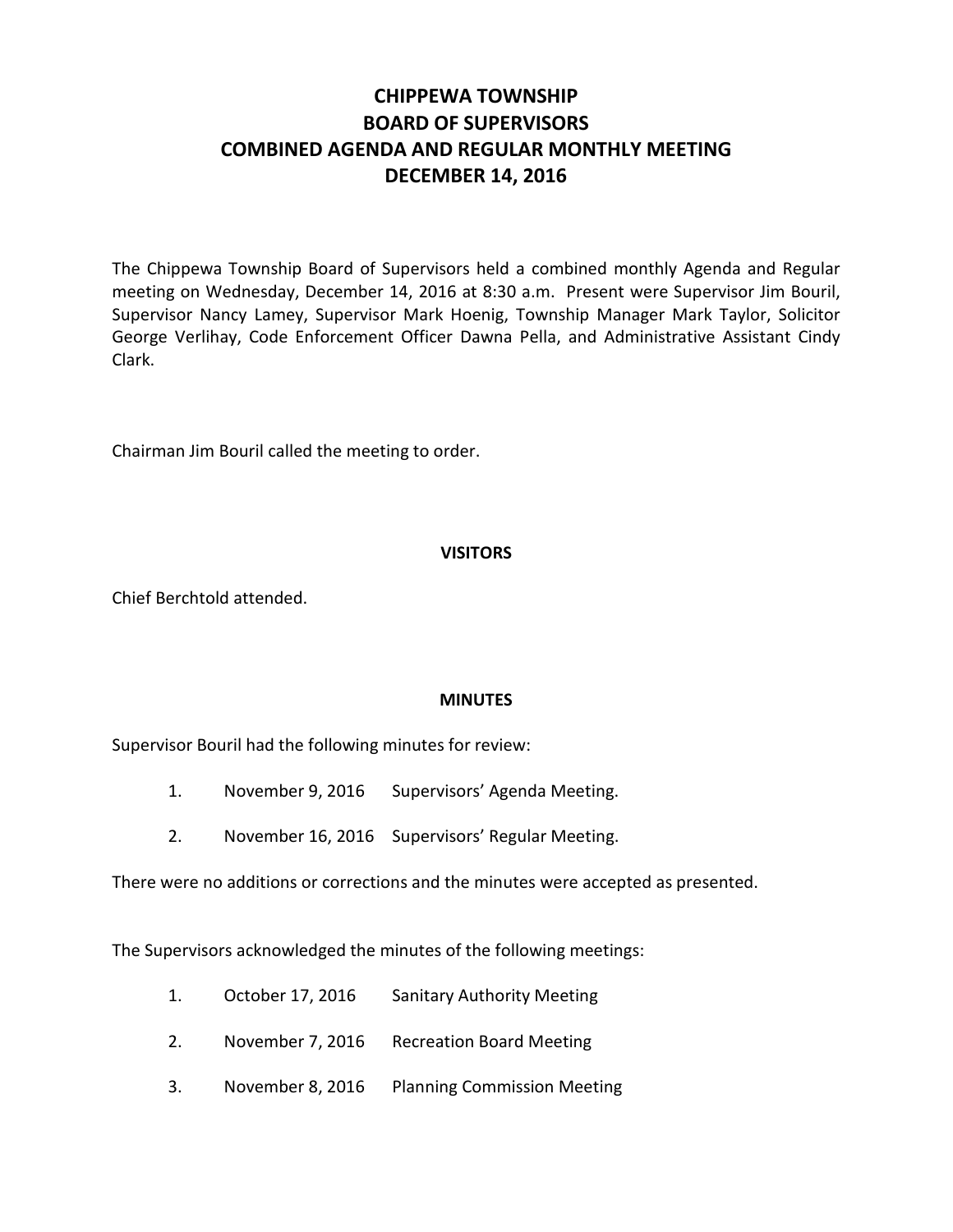# **ITEMS TO BE ACTED ON**

### 1. Ordinance # 255:

A public hearing regarding Ordinance #255 was advertised in the newspaper and also on the Township web site and the hearing was held at 8:15 a.m., prior to this combined Supervisors' meeting this morning. Chief Berchtold attended the public hearing. There were no comments from anyone regarding this ordinance.

**MR. HOENIG MOVED TO PASS** Ordinance #255. **MS. LAMEY** seconded the motion and with no further discussion the motion carried.

# 2. George Shawgo Subdivision:

Manager Taylor said that this property is located off of Darlington Road beside the Chippewa Plaza. Mr. Taylor explained that they are subdividing a piece of the parcel. Two homes are located there and he thinks one may be for sale. They are subdividing F and G. He showed the Supervisors the area on the map and explained what was requested. He said that it is ready for approval.

**MS. LAMEY MOVED TO APPROVE THE REQUEST** to subdivide this Shawgo property as indicated on the map. **MR. HOENIG** seconded the motion and with no further discussion the motion carried.

#### **REPORTS**

Chairman Bouril presented the following reports for review:

- 1. Financial Report
- 2. Police Report
- 3. Road Report
- 4. Wage Tax/OPT Report
- 5. Real Estate Tax Report
- 6. Zoning Report
- 7. Code Enforcement Officer's Report
- 8. Fire Report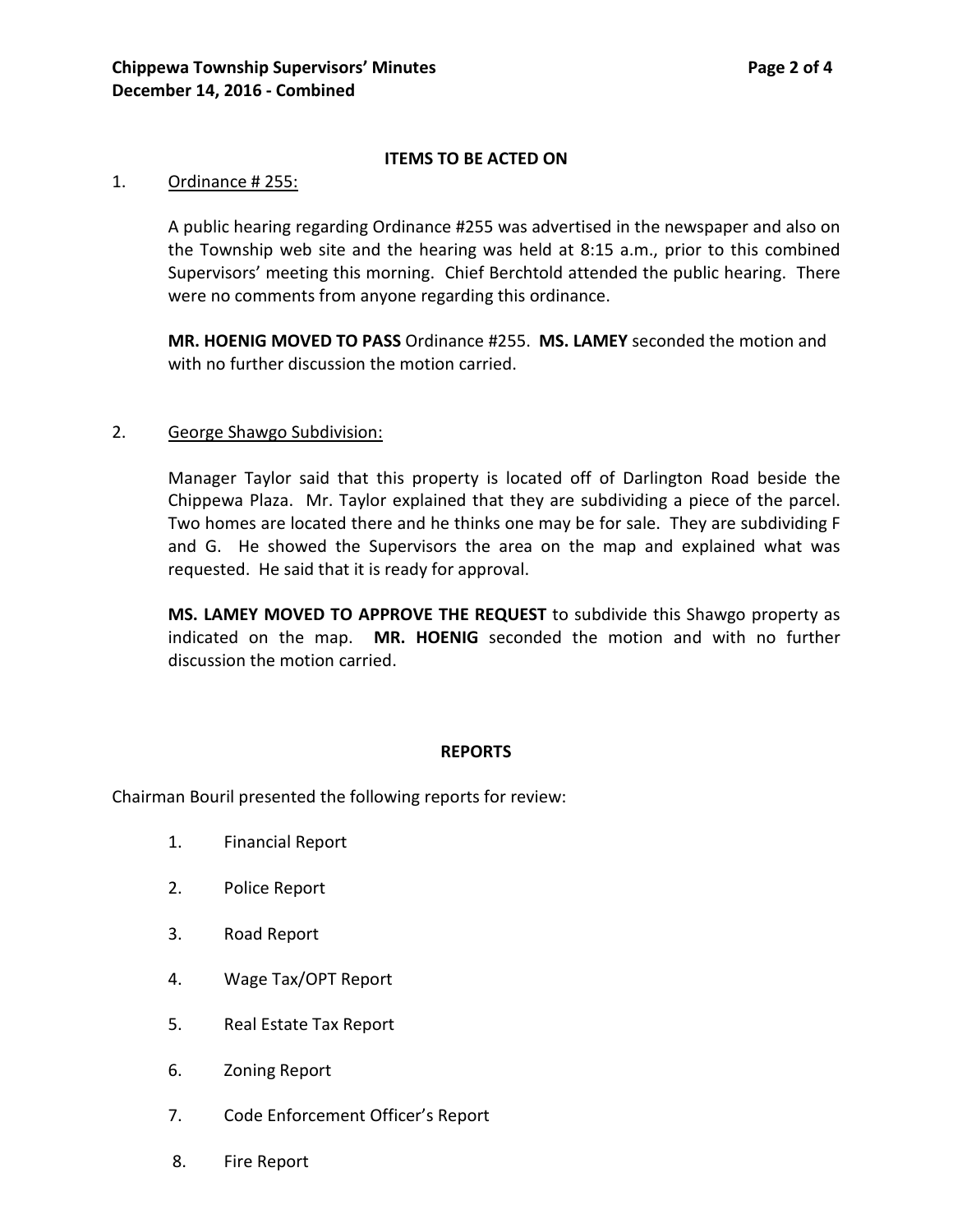# **MANAGER'S REPORT**

Manager Taylor had the following items for discussion:

1. Term Expirations: Denman/Berchtold:

Mr. Taylor said that Jon Denman's 3-year term on the Zoning Hearing Board will expire on December 31<sup>st</sup> and Chief Berchtold's 5-year term with the Sanitary Authority will expire on the first Monday in January of 2017.

Attorney Verlihay said that both of these expirations should be handled at the Reorganization meeting in January.

2. Reorganization Meeting:

Manager Taylor announced that the Reorganization meeting will be held at 8:30 a.m. on Tuesday, January 3, 2017.

Chairman Bouril asked the Supervisors to look over last year's list prior to the Reorganization meeting to see if any changes should be made.

# **PAYMENT OF BILLS**

Chairman Bouril had the November 2016 bills for review.

**MR. HOENIG MOVED TO PAY** the November 2016 bills. **MS. LAMEY SECONDED THE MOTION** and with no further discussion the motion carried.

# **SOLICITOR'S BUSINESS**

None.

# **SUPERVISORS' BUSINESS**

Mr. Bouril wished everyone a safe and happy holiday.